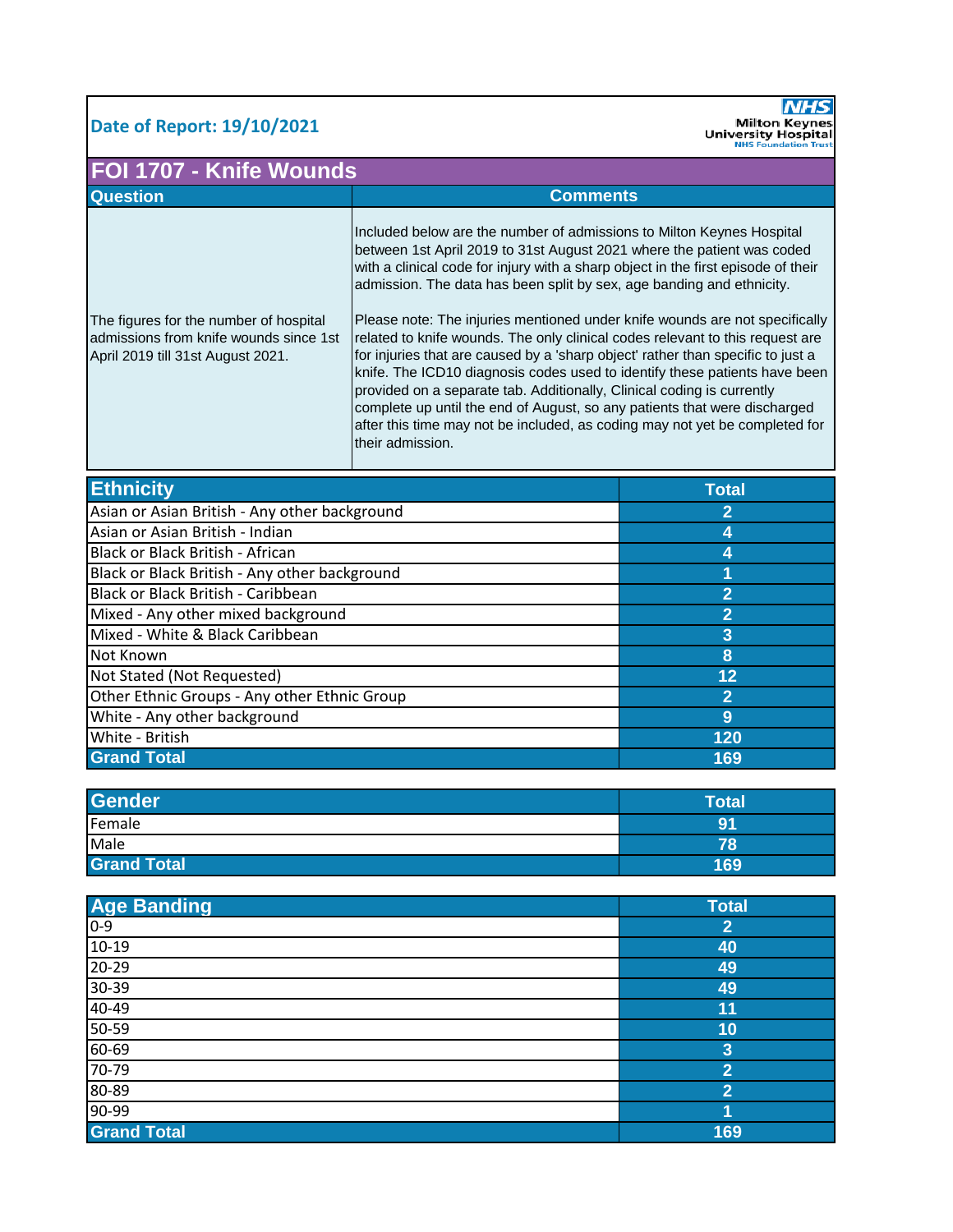## **Date of Report: 19/10/2021**

**NHS**<br>
Milton Keynes<br>
University Hospital<br>
NHS Foundation Trust

## **FOI 1707 - Drug Overdoses**

| <b>Question</b>                                                                                                       | <b>Comments</b>                                                                                                                                                                                                                                                                                                                                                                                                                                                                                                                                                      |
|-----------------------------------------------------------------------------------------------------------------------|----------------------------------------------------------------------------------------------------------------------------------------------------------------------------------------------------------------------------------------------------------------------------------------------------------------------------------------------------------------------------------------------------------------------------------------------------------------------------------------------------------------------------------------------------------------------|
| The figures for the number of hospital<br>admissions from knife wounds since 1st<br>April 2019 till 31st August 2021. | Included below are the number of admissions to Milton Keynes Hospital between 1st<br>April 2019 to 31st August 2021 where the patient was coded with a clinical code for a<br>drug overdose in the first episode of their admission. The data has been split by sex,<br>age banding and ethnicity.<br>Please note: The clinical codes used to identify a drug overdose are listed in a<br>separate tab. These include both accidental and intentional drug overdoses. Clinical<br>coding is currently complete up until the end of August, so any patients that were |
|                                                                                                                       | discharged after this time may not be included, as coding may not yet be completed<br>for their admission.                                                                                                                                                                                                                                                                                                                                                                                                                                                           |

| <b>Ethnicity</b>                              | <b>Total</b>   |
|-----------------------------------------------|----------------|
| Asian or Asian British - Any other background | 13             |
| Asian or Asian British - Bangladeshi          | 3              |
| Asian or Asian British - Indian               | 6              |
| Asian or Asian British - Pakistani            | 6              |
| Black or Black British - African              | 12             |
| Black or Black British - Any other background | 12             |
| Black or Black British - Caribbean            | 6              |
| Mixed - Any other mixed background            | 10             |
| Mixed - White & Asian                         | $\overline{2}$ |
| Mixed - White & Black African                 | 5              |
| Mixed - White & Black Caribbean               | 10             |
| Not Known                                     | 24             |
| Not Stated (Not Requested)                    | 55             |
| Other Ethnic Groups - Any other Ethnic Group  |                |
| Other Ethnic Groups - Chinese                 | 3              |
| White - Any other background                  | 31             |
| White - British                               | 699            |
| White - Irish                                 | $\overline{2}$ |
| <b>Grand Total</b>                            | 906            |

| <b>Gender</b>      | Total |
|--------------------|-------|
| Female             | 537   |
| Male               | 369   |
| <b>Grand Total</b> | 906   |

| <b>Age Banding</b> | <b>Total</b> |
|--------------------|--------------|
| $0 - 9$            | 38           |
| $10-19$            | 171          |
| $20 - 29$          | 160          |
| 30-39              | 154          |
| 40-49              | 147          |
| 50-59              | 111          |
| 60-69              | 55           |
| $70 - 79$          | 29           |
| 80-89              | 32           |
| 90-99              | 9            |
| <b>Grand Total</b> | 906          |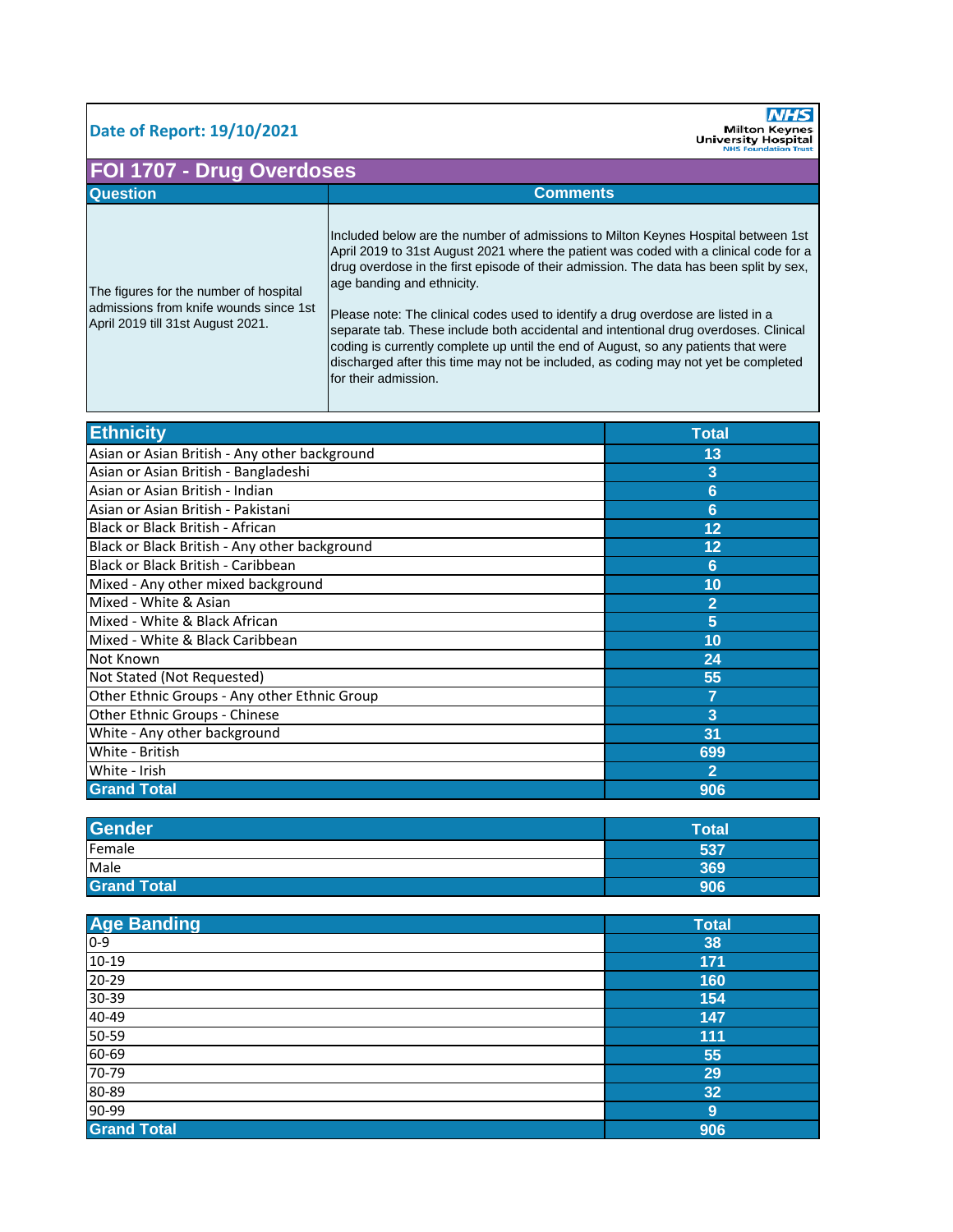| <b>Sharp Object Injury ICD10 Diagnosis Codes</b> |                                                                                                          |  |
|--------------------------------------------------|----------------------------------------------------------------------------------------------------------|--|
| <b>ICD10 Diagnosis Code</b>                      | <b>Description</b>                                                                                       |  |
| X990                                             | Assault by sharp object: Home                                                                            |  |
| X991                                             | Assault by sharp object: Residential institution                                                         |  |
| X992                                             | Assault by sharp object: School, other institution and public administrative area                        |  |
| X993                                             | Assault by sharp object: Sports and athletics area                                                       |  |
| X994                                             | Assault by sharp object: Street and highway                                                              |  |
| X995                                             | Assault by sharp object: Trade and service area                                                          |  |
| X996                                             | Assault by sharp object: Industrial and construction area                                                |  |
| X997                                             | Assault by sharp object: Farm                                                                            |  |
| X998                                             | Assault by sharp object: Other specified places                                                          |  |
| X999                                             | Assault by sharp object: Unspecified place                                                               |  |
| W260                                             | Contact with other sharp object(s): Home                                                                 |  |
| W261                                             | Contact with other sharp object(s): Residential institution                                              |  |
| W262                                             | Contact with other sharp object(s): School, other institution and public administrative area             |  |
| W263                                             | Contact with other sharp object(s): Sports and athletics area                                            |  |
| W264                                             | Contact with other sharp object(s): Street and highway                                                   |  |
| W265                                             | Contact with other sharp object(s): Trade and service area                                               |  |
| W266                                             | Contact with other sharp object(s): Industrial and construction area                                     |  |
| W267                                             | Contact with other sharp object(s): Farm                                                                 |  |
| W268                                             | Contact with other sharp object(s): Other specified places                                               |  |
| W269                                             | Contact with other sharp object(s): Unspecified place                                                    |  |
| X780                                             | Intentional self-harm by sharp object: Home                                                              |  |
| X781                                             | Intentional self-harm by sharp object: Residential institution                                           |  |
| X782                                             | Intentional self-harm by sharp object: School, other institution and public administrative area          |  |
| X783                                             | Intentional self-harm by sharp object: Sports and athletics area                                         |  |
| X784                                             | Intentional self-harm by sharp object: Street and highway                                                |  |
| X785                                             | Intentional self-harm by sharp object: Trade and service area                                            |  |
| X786                                             | Intentional self-harm by sharp object: Industrial and construction area                                  |  |
| X787                                             | Intentional self-harm by sharp object: Farm                                                              |  |
| X788                                             | Intentional self-harm by sharp object: Other specified places                                            |  |
| X789                                             | Intentional self-harm by sharp object: Unspecified place                                                 |  |
| Y280                                             | Contact with sharp object, undetermined intent: Home                                                     |  |
| Y281                                             | Contact with sharp object, undetermined intent: Residential institution                                  |  |
| Y282                                             | Contact with sharp object, undetermined intent: School, other institution and public administrative area |  |
| Y283                                             | Contact with sharp object, undetermined intent: Sports and athletics area                                |  |
| Y284                                             | Contact with sharp object, undetermined intent: Street and highway                                       |  |
| Y285                                             | Contact with sharp object, undetermined intent: Trade and service area                                   |  |
| Y286                                             | Contact with sharp object, undetermined intent: Industrial and construction area                         |  |
| Y287                                             | Contact with sharp object, undetermined intent: Farm                                                     |  |
| Y288                                             | Contact with sharp object, undetermined intent: Other specified places                                   |  |
| Y289                                             | Contact with sharp object, undetermined intent: Unspecified place                                        |  |